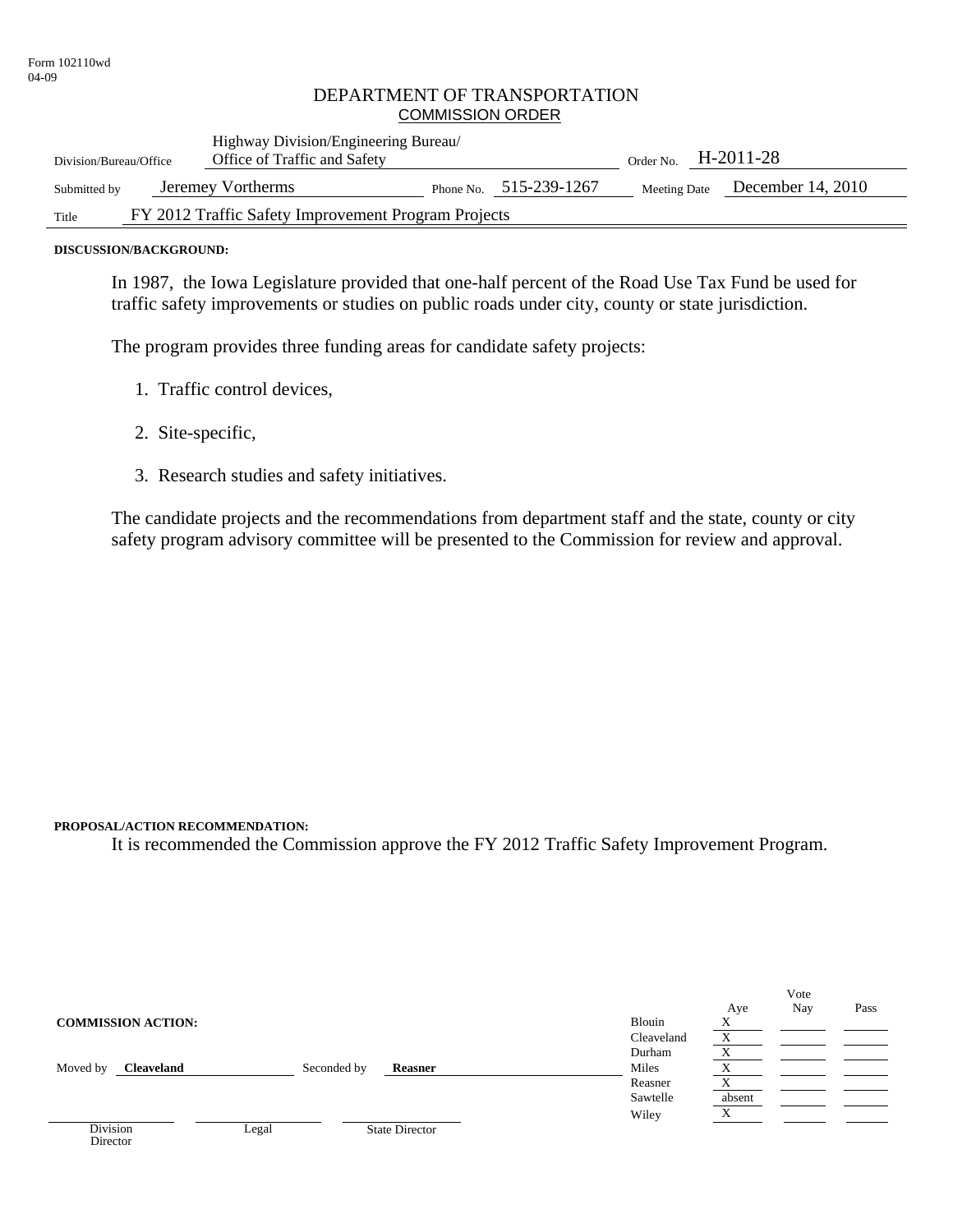## Traffic Safety Improvement Program

## FY 2012

# All Funded Projects

December 15, 2010

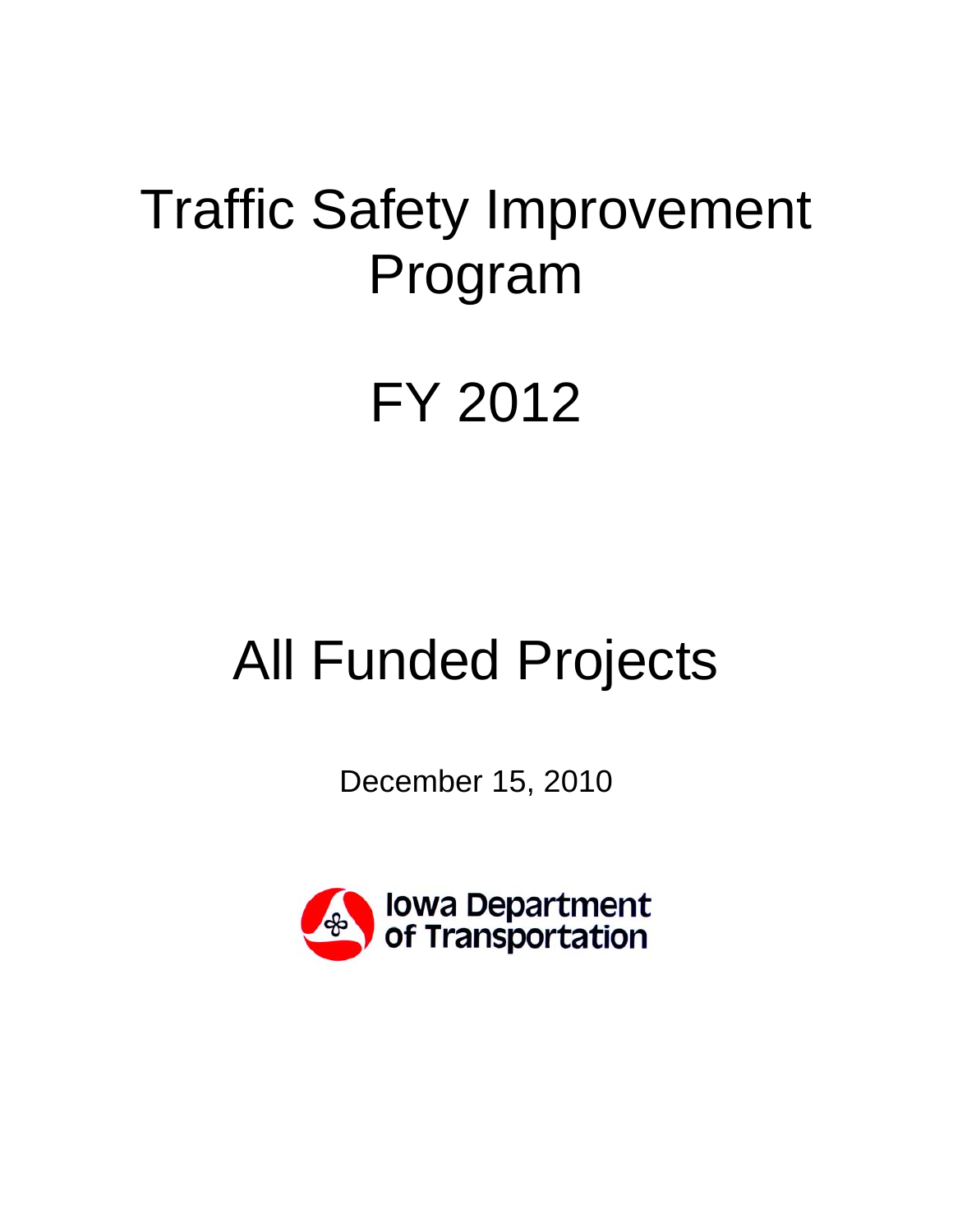## **Sites**

| Co.               | <b>Requesting</b><br><b>Agency</b> | Route                                           | <b>Location</b>                                                 | <b>Approved \$</b> |  |  |
|-------------------|------------------------------------|-------------------------------------------------|-----------------------------------------------------------------|--------------------|--|--|
| <b>District 1</b> |                                    |                                                 |                                                                 |                    |  |  |
| 40                | District 1                         | <b>US69</b>                                     | Curves @ MP 130.5 - 132.0<br>on US 69 near Randall              | \$104,700          |  |  |
| 77                | <b>Polk County</b>                 | IA Hwy 141<br>and NW<br>121                     | Intersection of IA Hwy 141<br>and NW 121 in Polk County         | \$55,000           |  |  |
| 77                | <b>Polk County</b>                 | NW 66th<br>Ave. at IA<br><b>Hwy 415</b>         | At each approach of NW<br>66th Ave. to the IA Hwy 415<br>ramps. | \$26,000           |  |  |
| 77                | City of Des<br><b>Moines</b>       | 19 <sub>th</sub><br>St./MLK Jr.<br>Parkway      | From Carpenter Ave. to<br><b>Hickman Road</b>                   | \$240,000          |  |  |
| 77                | City of Des<br><b>Moines</b>       | Citywide                                        | 20 Signalized locations<br>across the city                      | \$80,000           |  |  |
| <b>District 2</b> |                                    |                                                 |                                                                 |                    |  |  |
| 7                 | District 2                         | <b>US 63 &amp;</b><br>C <sub>57</sub>           | Intersection of US63 & C-57                                     | \$320,000          |  |  |
| 3                 | Allamakee<br>County                | Co. Rd. X-<br>52 (Great<br><b>River Road)</b>   | at curve 3.1 miles north of<br><b>City of Harpers Ferry</b>     | \$167,100          |  |  |
| 7                 | City of<br>Waterloo                | West 4th St<br>& Fletcher<br>Ave.               | Intersection of West 4th St<br>& Fletcher Ave.in Waterloo       | \$500,000          |  |  |
| 7                 | City of<br>Waterloo                | <b>US 63 &amp;</b><br><b>University</b><br>Ave. | Intersection of US 63 &<br>University Ave.                      | \$63,000           |  |  |
| <b>District 3</b> |                                    |                                                 |                                                                 |                    |  |  |
| 71                | City of<br>Sheldon                 | <b>US 18</b>                                    | Intersection of US 18 and<br><b>Country Club Road</b>           | \$200,000          |  |  |
| 60                | Lyon<br>County                     | Route A-46                                      | Lyon Co./ Route A-46                                            | \$19,800           |  |  |
|                   |                                    |                                                 | (Continued)                                                     |                    |  |  |

(Continued)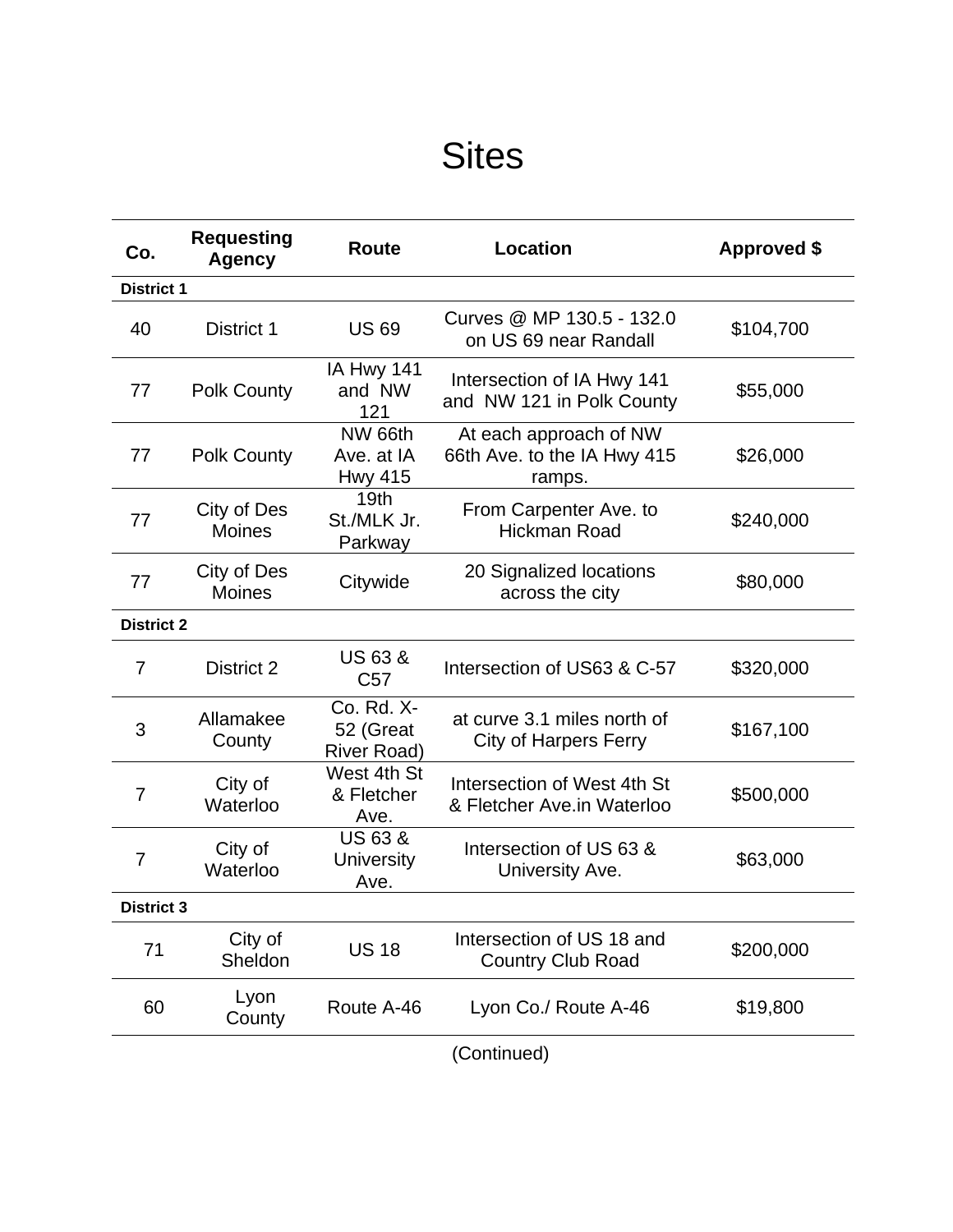### (Sites Continued)

| Co.               | <b>Requesting</b><br><b>Agency</b> | <b>Route</b>                                                                 | <b>Location</b>                                                | <b>Approved \$</b> |
|-------------------|------------------------------------|------------------------------------------------------------------------------|----------------------------------------------------------------|--------------------|
| <b>District 4</b> |                                    |                                                                              |                                                                |                    |
| 39                | Guthrie<br>County                  | F65 (Old<br>US 6)<br><b>Curve East</b><br>of Stuart                          | curve East of Stuart in<br><b>Guthrie County</b>               | \$11,700           |
| 39                | Guthrie<br>County                  | F65 (Old<br>US 6) IAIS<br><b>RR</b><br>Underpass<br>West of<br><b>Stuart</b> | R.R. curve at underpass<br>West of Stuart in Guthrie<br>County | \$6,550            |
| 39                | Guthrie<br>County                  | <b>F65 (Hwy</b><br>6)                                                        | F65 (Hwy 6) corridor $(5+)$<br>miles)                          | \$8,500            |
| <b>District 6</b> |                                    |                                                                              |                                                                |                    |
| 57                | District #6                        | $I - 380$                                                                    | Southbound "5-in-1" bridge<br>over the Cedar River             | \$300,000          |
| 57                | City of<br>Mount<br>Vernon         | <b>US 30 &amp;</b><br>lowa 1                                                 | Intersection of US Hwy 30<br>and la Hwy 1                      | \$384,150          |
| 57                | City of<br>Mount<br>Vernon         | <b>US 30 &amp;</b><br>10th Ave                                               | Intersection of US Hwy 30<br>and 10th Ave                      | \$500,000          |
| 10                | <b>Buchanan</b><br>County          | Co. Rd.<br>D <sub>22</sub>                                                   | from Independence to<br>Winthrop                               | \$134,000          |
| 57                | City of<br>Cedar<br>Rapids         | Johnson Ave.<br><b>NW</b>                                                    | From Midway Dr. to 1st<br>Ave.                                 | \$500,000          |
| 57                | City of<br>Cedar<br>Rapids         | 29th & Prairie<br><b>Drive</b>                                               | Intersection of 29th &<br><b>Prairie Drive</b>                 | \$112,000          |
| 82                | District 6                         | <b>US61</b>                                                                  | US 61 Blue Grass, la By<br>Pass                                | \$500,000          |
| 21 Projects       |                                    |                                                                              | FY 2012 Site Application Total                                 | \$4,232,500        |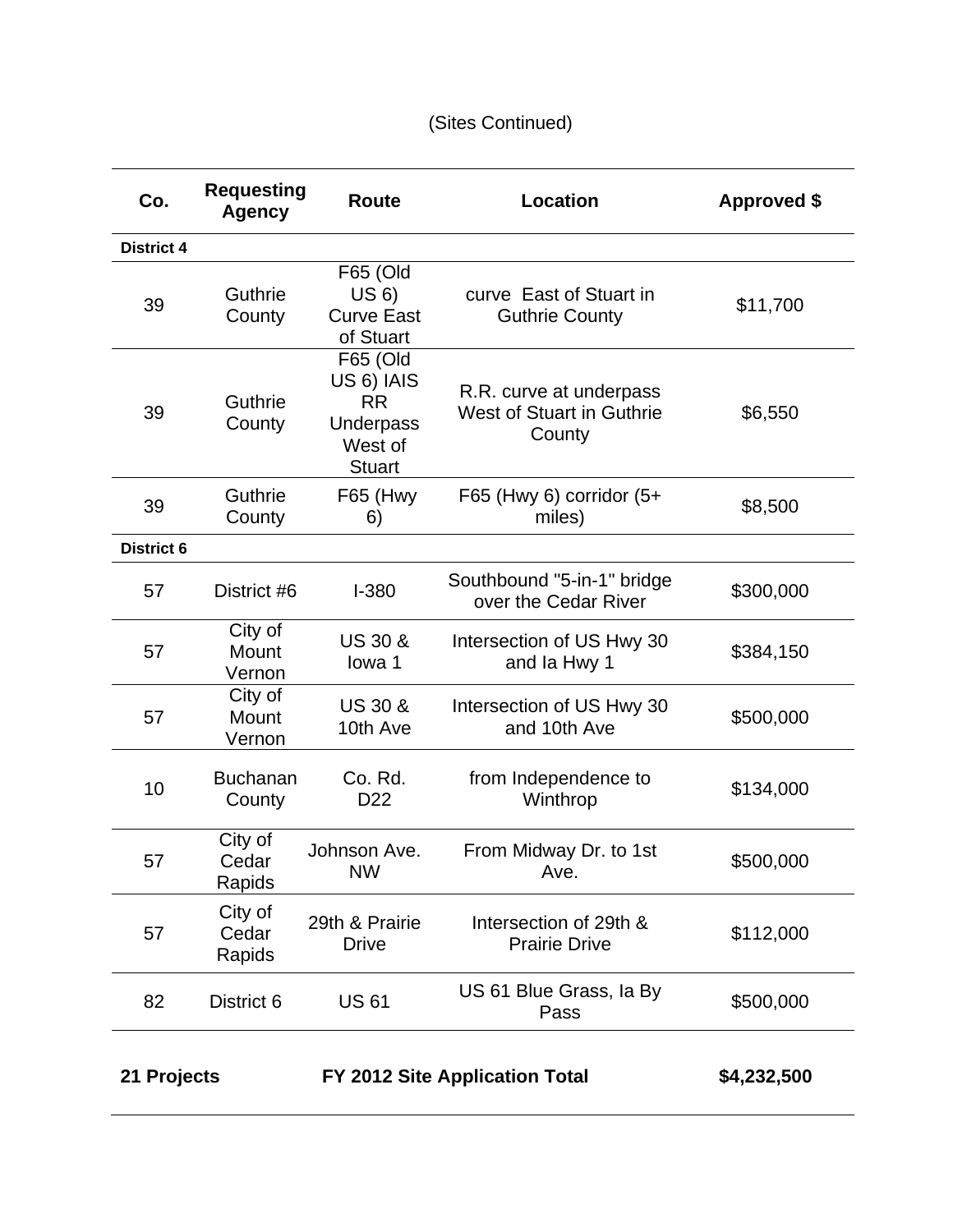## Traffic Control Devices

| Co.               | <b>Requesting</b><br><b>Agency</b> | <b>Route</b>        | <b>Location/Description</b>                                                                                                                            | <b>Approved \$</b>                                  |
|-------------------|------------------------------------|---------------------|--------------------------------------------------------------------------------------------------------------------------------------------------------|-----------------------------------------------------|
| <b>District 1</b> |                                    |                     |                                                                                                                                                        |                                                     |
| 8                 | <b>Boone</b><br>County             | $E - 41/$<br>$R-27$ | Replace warning signs along County<br>Road E-41 from Ogden to Boone and<br>along County Road R-27 from Boone<br>SCL to County Road E-57                | <b>Fund through</b><br><b>Curve Sign</b><br>Program |
| 94                | Webster<br>County                  |                     | Placing Chevrons at locations of<br>changes in horizontal alignment at<br>locations without existing signs, Phase                                      | <b>Fund through</b><br><b>Curve Sign</b><br>Program |
| 77                | City of Des<br><b>Moines</b>       |                     | Install New Mast Arm-mounted traffic<br>signals @ the intersection of 7th St. &<br>Laurel Street with pedestrian<br>countdown signals @ all approaches | \$75,000.00                                         |
| <b>District 2</b> |                                    |                     |                                                                                                                                                        |                                                     |
| $\overline{7}$    | City of<br>Waterloo                |                     | Low Cost Safety Countermeasures at<br>Six High Hazard Intersections in<br>Waterloo                                                                     | \$71,000.00                                         |
| <b>District 4</b> |                                    |                     |                                                                                                                                                        |                                                     |
| 69                | Montgomery<br>County               |                     | Replacing 65 old W1-8 Chevron signs<br>with new updated W1-8 Chevron signs<br>County wide                                                              | <b>Fund through</b><br><b>Curve Sign</b><br>Program |
| <b>District 5</b> |                                    |                     |                                                                                                                                                        |                                                     |
| 27                | Decatur<br>County                  | <b>US69</b>         | Install overhead beacon at the<br>intersection of US Highway 69 and<br>County Route J-66 (Dale Miller Road)                                            | \$40,000.00                                         |
| <b>District 6</b> |                                    |                     |                                                                                                                                                        |                                                     |
| 23                | Clinton<br>County                  |                     | Replace horizontal alignment and<br>intersection signs on aggregate roads<br>in Clinton County                                                         | <b>Fund through</b><br><b>Curve Sign</b><br>Program |
| 57                | City of<br>Cedar<br>Rapids         |                     | Installation of solar powered<br>programmable flashers and speed<br>feedback signs in conjunction with the<br>beacons on the school zone signs         | \$42,500.00                                         |
|                   |                                    |                     | $\overline{O}$ and $\overline{O}$                                                                                                                      |                                                     |

(Continued)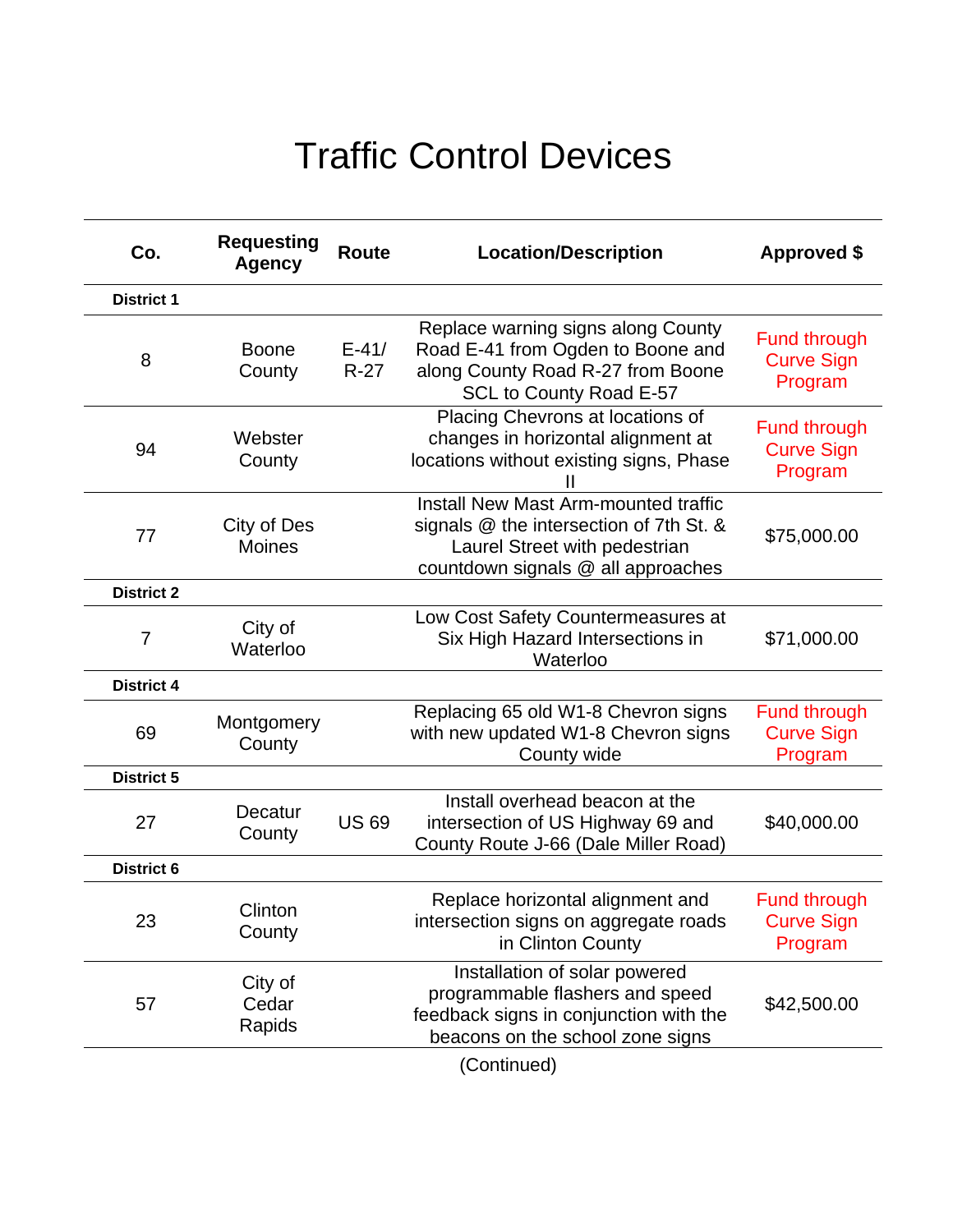| Co.        | <b>Requesting</b><br><b>Agency</b>              | <b>Route</b> | Location                                          | Approved \$  |
|------------|-------------------------------------------------|--------------|---------------------------------------------------|--------------|
|            | lowa DOT-<br>Office of<br>Traffic and<br>Safety |              | <b>Improved Signing Horizontal Curves</b>         | \$273,200.00 |
| 9 Projects |                                                 |              | FY 2012 Traffic Control Devices Application Total | \$501,700    |

(Sites Continued)